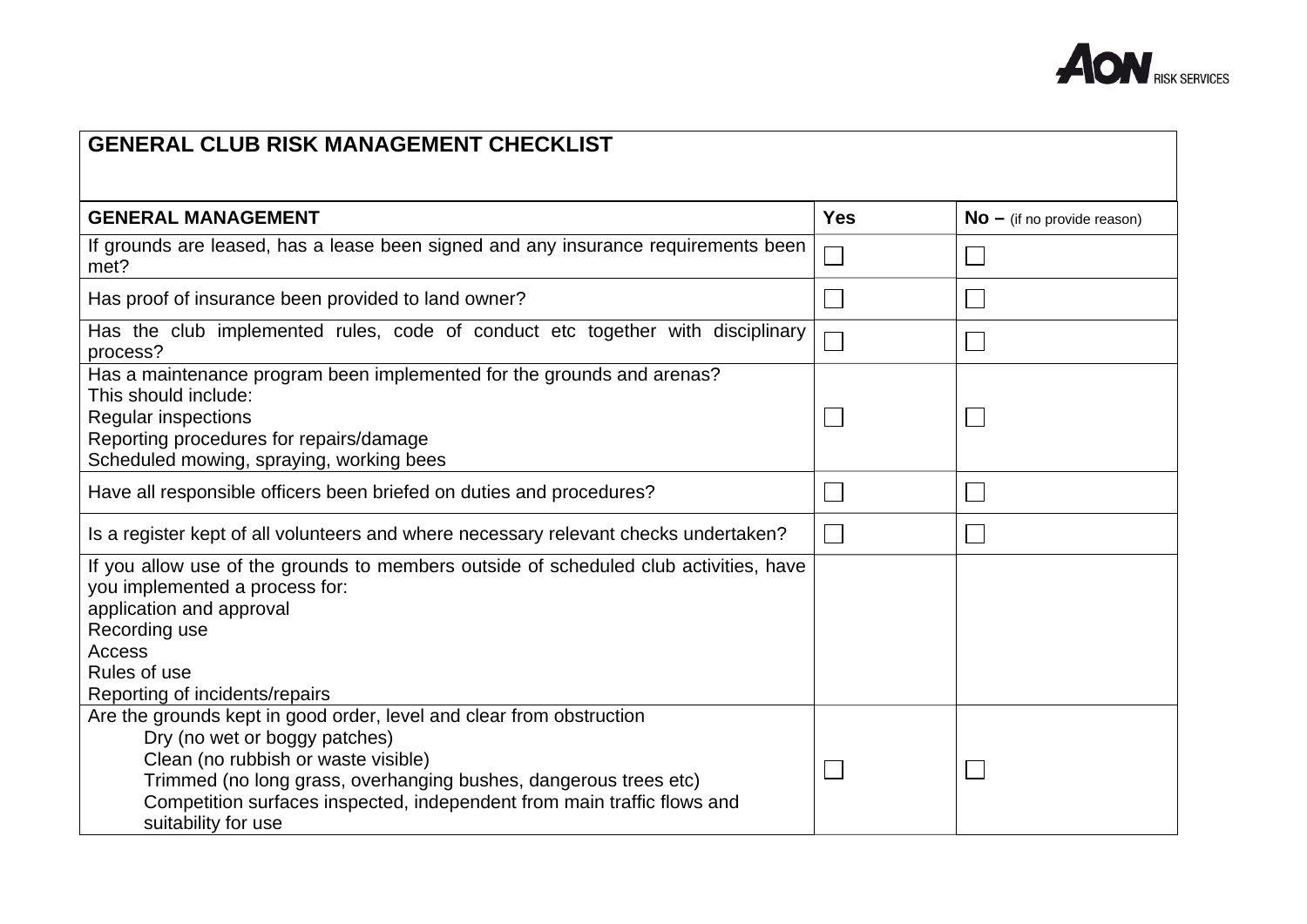

| Have certified first aid officers been allocated?                                                                            |  |
|------------------------------------------------------------------------------------------------------------------------------|--|
| Has a first aid area been designated, signage errected and clearly easily visible in club<br>house/grounds?                  |  |
| Have you implemented your emergency evacuation procedures?                                                                   |  |
| Are car parking areas clearly marked out and adequate with a safe distance between<br>floats to allow loading and unloading? |  |
| Has a process been implemented to debrief after events to review procedures?                                                 |  |
| Are all areas sign posted adequately to control vehicle, horse and pedestrian flows?                                         |  |
| Are pedestrian areas safe for all classes of persons expected to attend the event (very<br>young, old, disabled)?            |  |
| Have safe and secure holding or tie up provisions been provided for horses?                                                  |  |
| Have sufficient rubbish collection points been provided including monitoring collection<br>and replacement?                  |  |
| Have any tents, marques, market umbrellas provided for officials and/or spectators<br>been suitably secured?                 |  |
| Have you implemented a process for incident reporting and do you have a supply of<br>incident report forms?                  |  |
| Have sufficient fire extinguishers, hoses, or hydrants been installed?                                                       |  |
| <b>COMPETITION / WARM UP AREAS</b>                                                                                           |  |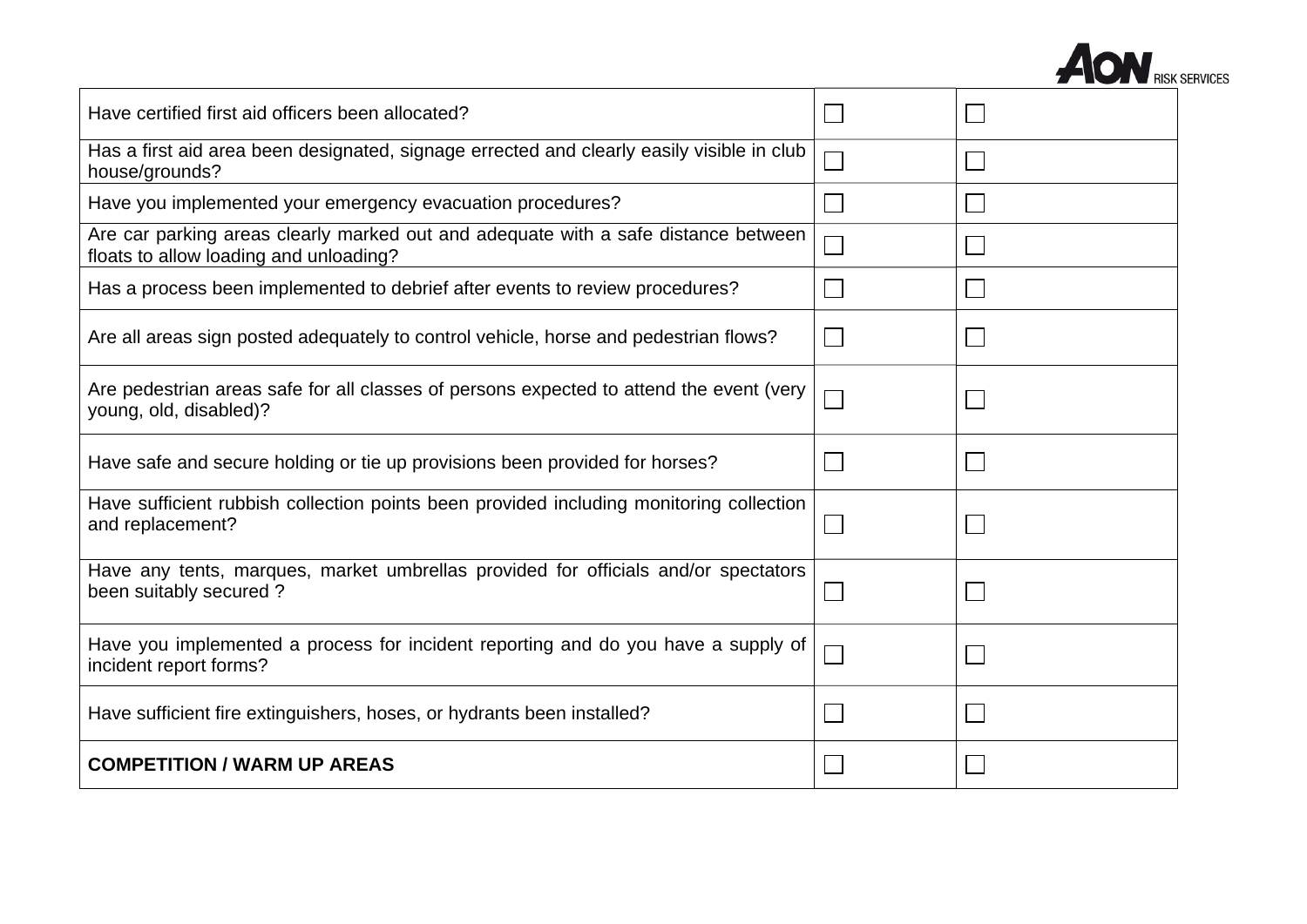

| Is the ground surface in good condition and free of obstructions such as holes, rocks,<br>water troughs and other obstructions?           |  |
|-------------------------------------------------------------------------------------------------------------------------------------------|--|
| Is the fencing appropriate for the activity for the protection of both participants,<br>spectators and other horses?                      |  |
| Is the size of the area appropriate for the number of participants? What are the<br>maximum numbers allowed at any one time?              |  |
| If you are using equipment of any kind, are they in good repair and safe condition?                                                       |  |
| Have arenas and any warm up areas been positioned to provide safe and adequate<br>distance from spectators and other arenas and/or areas? |  |
| Have access areas been positioned a safe distance away from spectators and free<br>from obstructions?                                     |  |
| Is the marshalling and/or practice areas for competitors free from ground obstructions<br>and appropriate for the number of competitors?  |  |
| Is there dedicated safe horse traffic flow areas?                                                                                         |  |
| <b>SPECTATOR AREAS</b>                                                                                                                    |  |
| Is the designated area ground surface free from obstructions as above?                                                                    |  |
| Are all spectator traffic areas clear and safe?                                                                                           |  |
| Are any viewing structures in good condition and well maintained?                                                                         |  |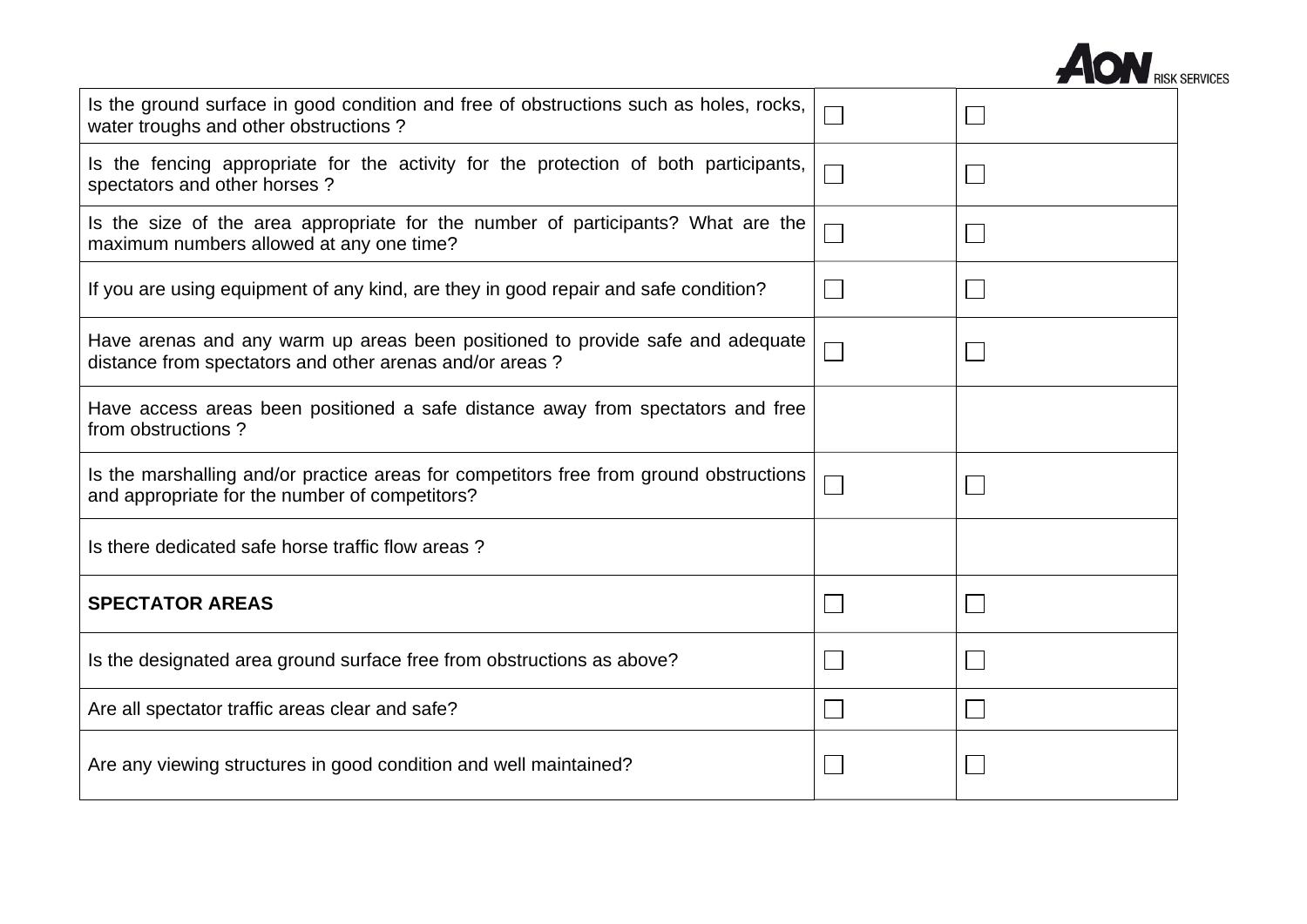

| Are there barriers between spectators and horses?                                                                                    |  |
|--------------------------------------------------------------------------------------------------------------------------------------|--|
| Is there appropriate signage clearly showing spectator areas and restrictions?                                                       |  |
| Are there any barriers or officials preventing access to non removable physical hazards<br>e.g. creeks, dams, structures, trees etc? |  |
| <b>VEHICLE AREAS</b>                                                                                                                 |  |
| Is there a designated area for vehicles and is this free from obstructions?                                                          |  |
| Is this area removed from the horse traffic area?                                                                                    |  |
| Are parking allotments sufficiently separated from spectator areas and footpaths, to<br>avoid congestion and accidents?              |  |
| Has the speed limit been signposted?                                                                                                 |  |
| Has float parking been isolated from spectator parking to avoid potential accidents?                                                 |  |
| Have float parking been spaced at a safe distance to allow sufficient room for horse<br>access and/or tie up?                        |  |
| Is pedestrian access safe?                                                                                                           |  |
| <b>STABLING AREAS</b>                                                                                                                |  |
| Do you have permanent stabling areas, if so have they been included in your<br>maintenance and inspection program?                   |  |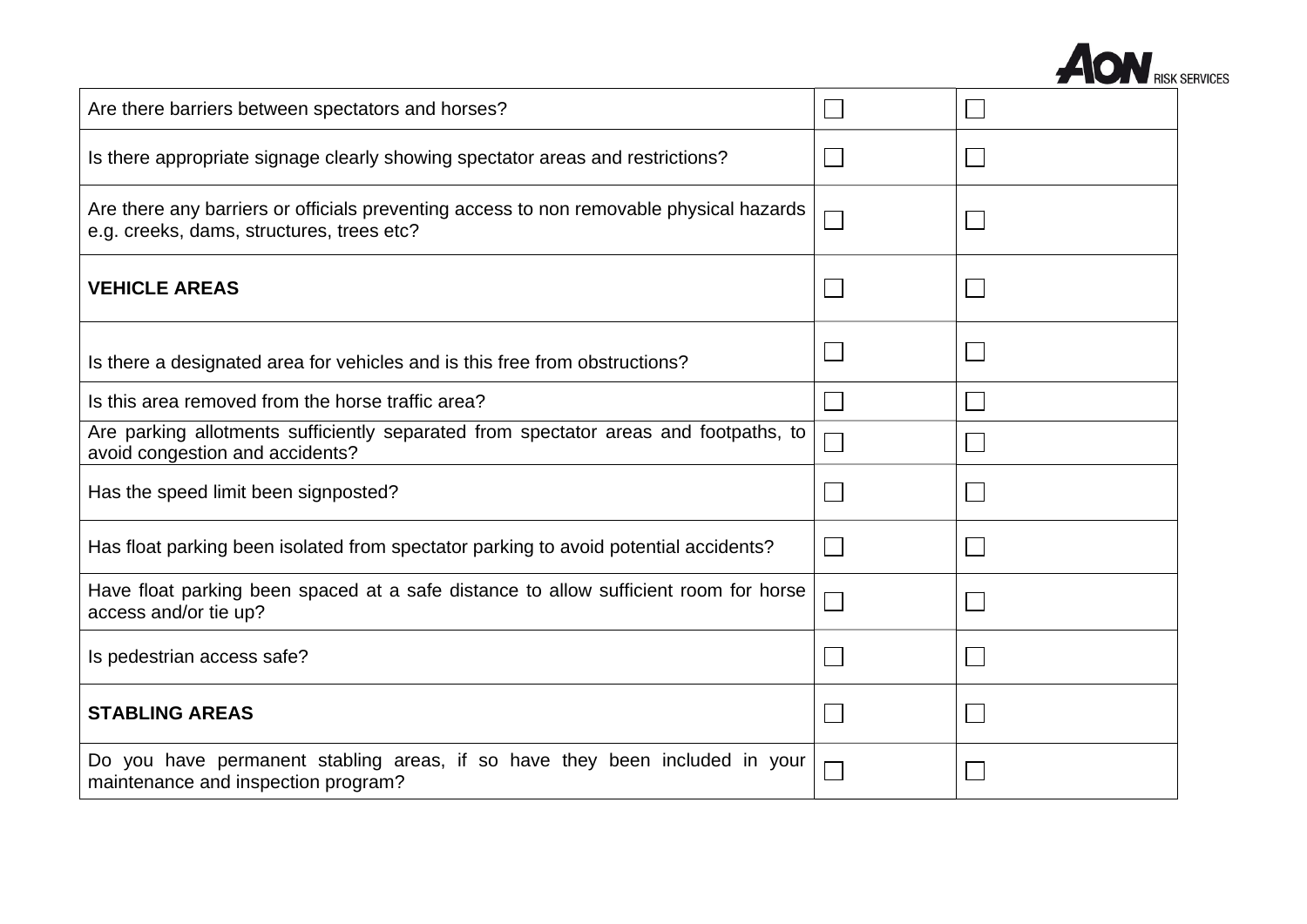

| Have rules of use been implemented?                                                                                                                                                |  |  |
|------------------------------------------------------------------------------------------------------------------------------------------------------------------------------------|--|--|
| Has a Stable Marshall been appointed?                                                                                                                                              |  |  |
| Have adequate arrangements been made for manure and rubbish removal?                                                                                                               |  |  |
| Has sufficient water supply been provided and area kept free from becoming wet and<br>boggy?                                                                                       |  |  |
| Has a wash down area been provided? If so, is it suitably fenced away from spectator<br>access and ground surface adequate to prevent becoming wet and boggy?                      |  |  |
|                                                                                                                                                                                    |  |  |
| <b>OTHER</b> (add as required)                                                                                                                                                     |  |  |
|                                                                                                                                                                                    |  |  |
|                                                                                                                                                                                    |  |  |
|                                                                                                                                                                                    |  |  |
|                                                                                                                                                                                    |  |  |
|                                                                                                                                                                                    |  |  |
|                                                                                                                                                                                    |  |  |
|                                                                                                                                                                                    |  |  |
| The above are only a guide, you should amend or add to the checklist to ensure that all of those potential risks that are<br>peculiar to your activities are noted and dealt with. |  |  |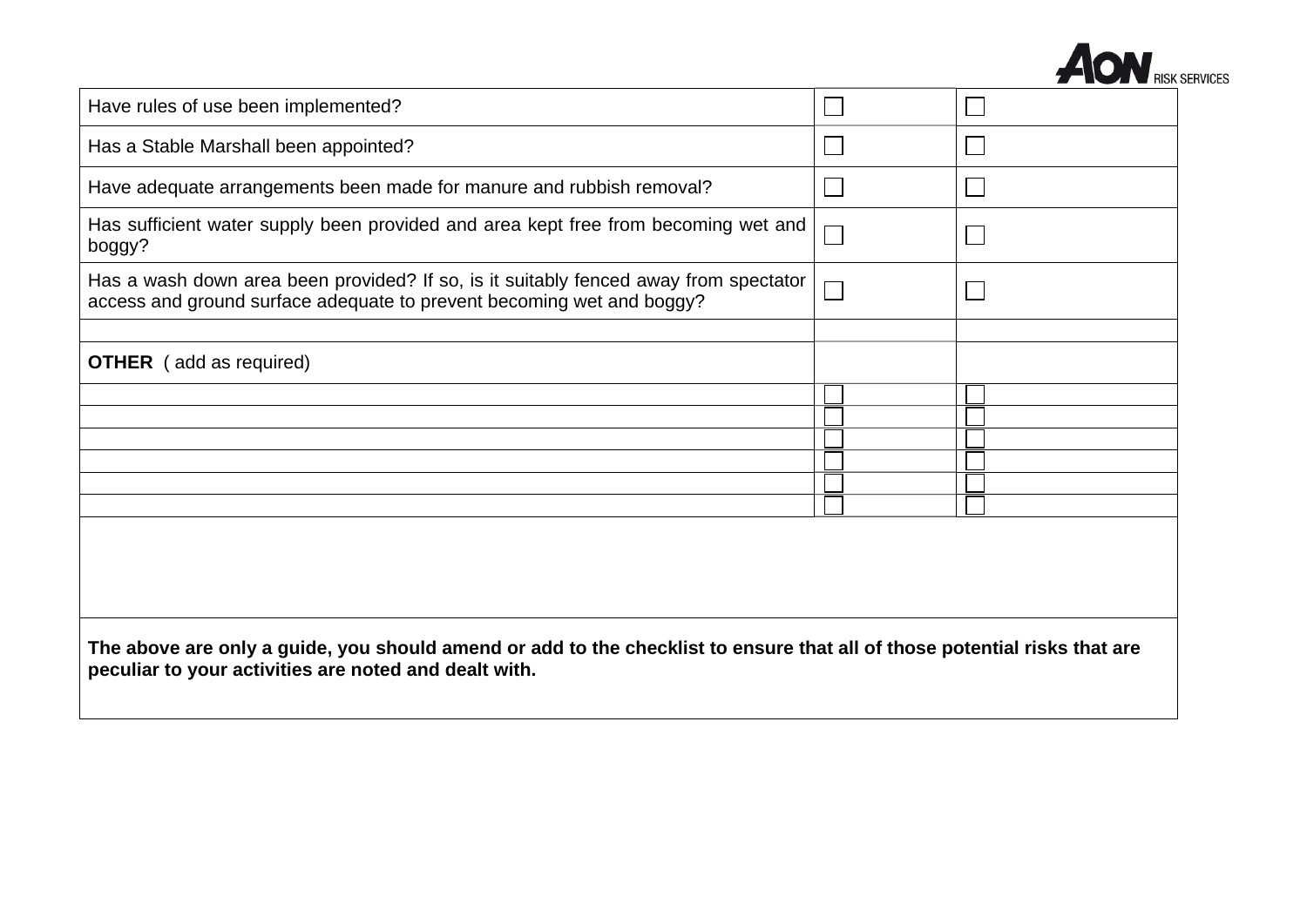

| <b>SPECIFIC EVENT CHECKLIST</b>                                                                                                                                                                                                                                                                               |            |                               |
|---------------------------------------------------------------------------------------------------------------------------------------------------------------------------------------------------------------------------------------------------------------------------------------------------------------|------------|-------------------------------|
|                                                                                                                                                                                                                                                                                                               |            |                               |
| Name of Event:                                                                                                                                                                                                                                                                                                |            |                               |
| Date and time of event:                                                                                                                                                                                                                                                                                       |            |                               |
| Name of person completing checklist:                                                                                                                                                                                                                                                                          |            |                               |
| Event Manager/ organiser" name, address and telephone<br>number:                                                                                                                                                                                                                                              |            |                               |
| <b>Exact Location of Event:</b>                                                                                                                                                                                                                                                                               |            |                               |
| Expected number of attendees:                                                                                                                                                                                                                                                                                 |            |                               |
| <b>GENERAL MANAGEMENT</b>                                                                                                                                                                                                                                                                                     | <b>Yes</b> | $No - (if no provide reason)$ |
| If hiring a venue, has a hire agreement been signed and any insurance requirements<br>been met?                                                                                                                                                                                                               |            |                               |
| Has a ground inspection been completed prior to use to identify any hazards?                                                                                                                                                                                                                                  |            |                               |
| Have all responsible officers been briefed on duties and procedures?                                                                                                                                                                                                                                          |            |                               |
| Have all volunteers signed in, been assigned and duties explained?                                                                                                                                                                                                                                            |            |                               |
| Are the grounds in good order, level and clear from obstruction<br>Dry (no wet or boggy patches)<br>Clean (no rubbish or waste visible)<br>Trimmed (no long grass, overhanging bushes, dangerous trees etc)<br>Competition surfaces inspected, independent from main traffic flows and<br>suitability for use |            |                               |
| Is an ambulance officer or certified first aid attendant rostered for duty at all times when<br>competitors or members of the public are present?                                                                                                                                                             |            |                               |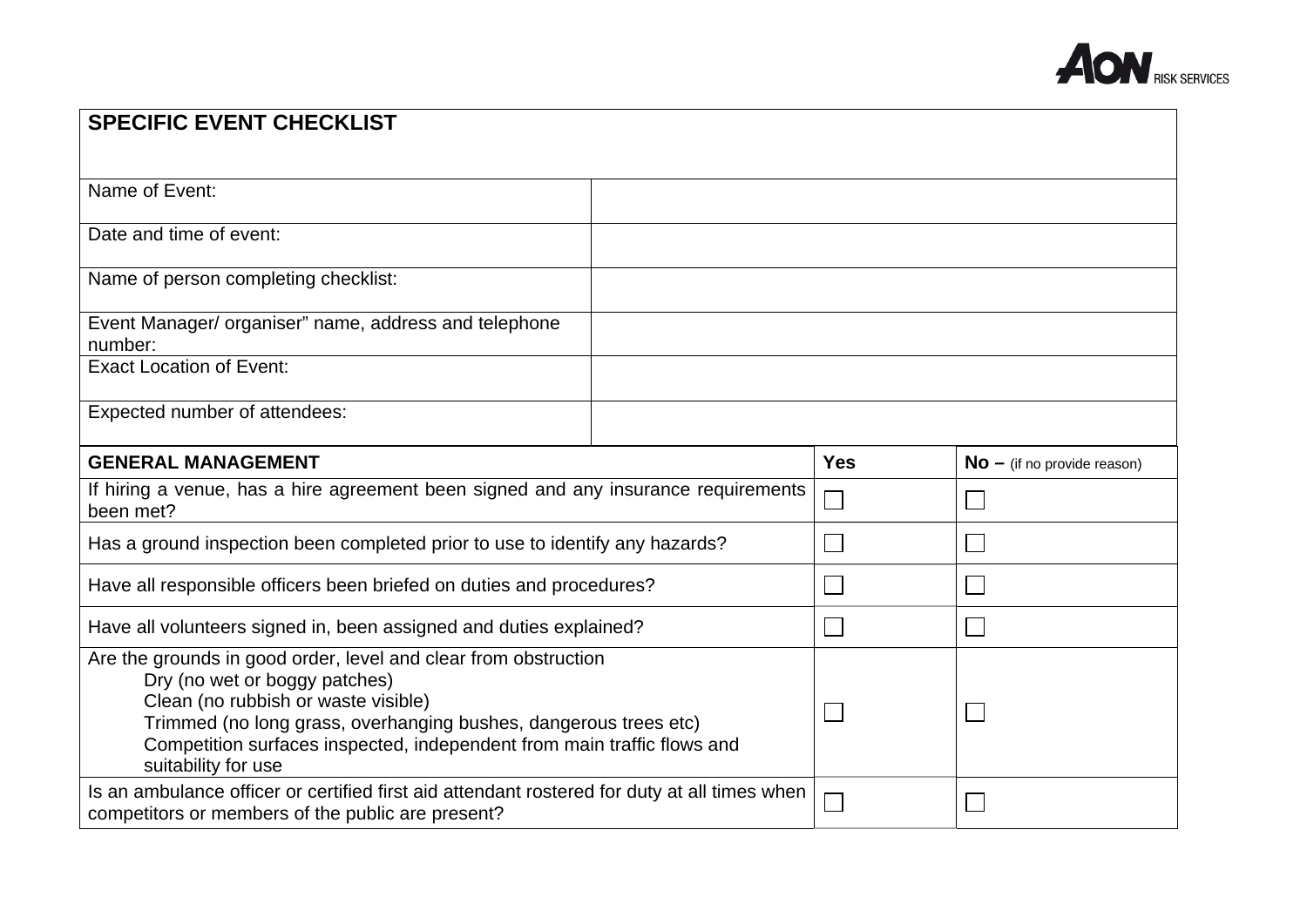

| Has a first aid area been designated, signage errected and clearly easily visible to<br>patrons?                             |  |
|------------------------------------------------------------------------------------------------------------------------------|--|
| Is there a pre-arranged means of contacting the local hospital or a doctor?                                                  |  |
| Are car parking arrangements marked out and adequate?                                                                        |  |
| Have marshals been organised to control vehicle traffic?                                                                     |  |
| Are all areas sign posted adequately to control vehicle, horse and pedestrian flows?                                         |  |
| Have marshals been positioned at entries to control vehicle, horse and pedestrian<br>flow?                                   |  |
| Have permanent structures on grounds been inspected for mechanical damage, sharp<br>edges, etc ?                             |  |
| Are structures in good repair, stable and safe to occupy?                                                                    |  |
| Are any approaches, ramps, steps etc. firm, clean and non-slip? Are handrails<br>provided?                                   |  |
| Have hazards recognised from previous events been corrected (loose boards, slippery<br>floors, inadequate guard rails etc.)? |  |
| Is there any loose iron or other projections liable to injure, or cause damage to a motor<br>car or other property?          |  |
| Are pedestrian areas safe for all classes of persons expected to attend the event (very<br>young, old, disabled)?            |  |
| Have safe and secure holding or tie up provisions been provided for horses?                                                  |  |
| Have stall holders been positioned in a suitable area?                                                                       |  |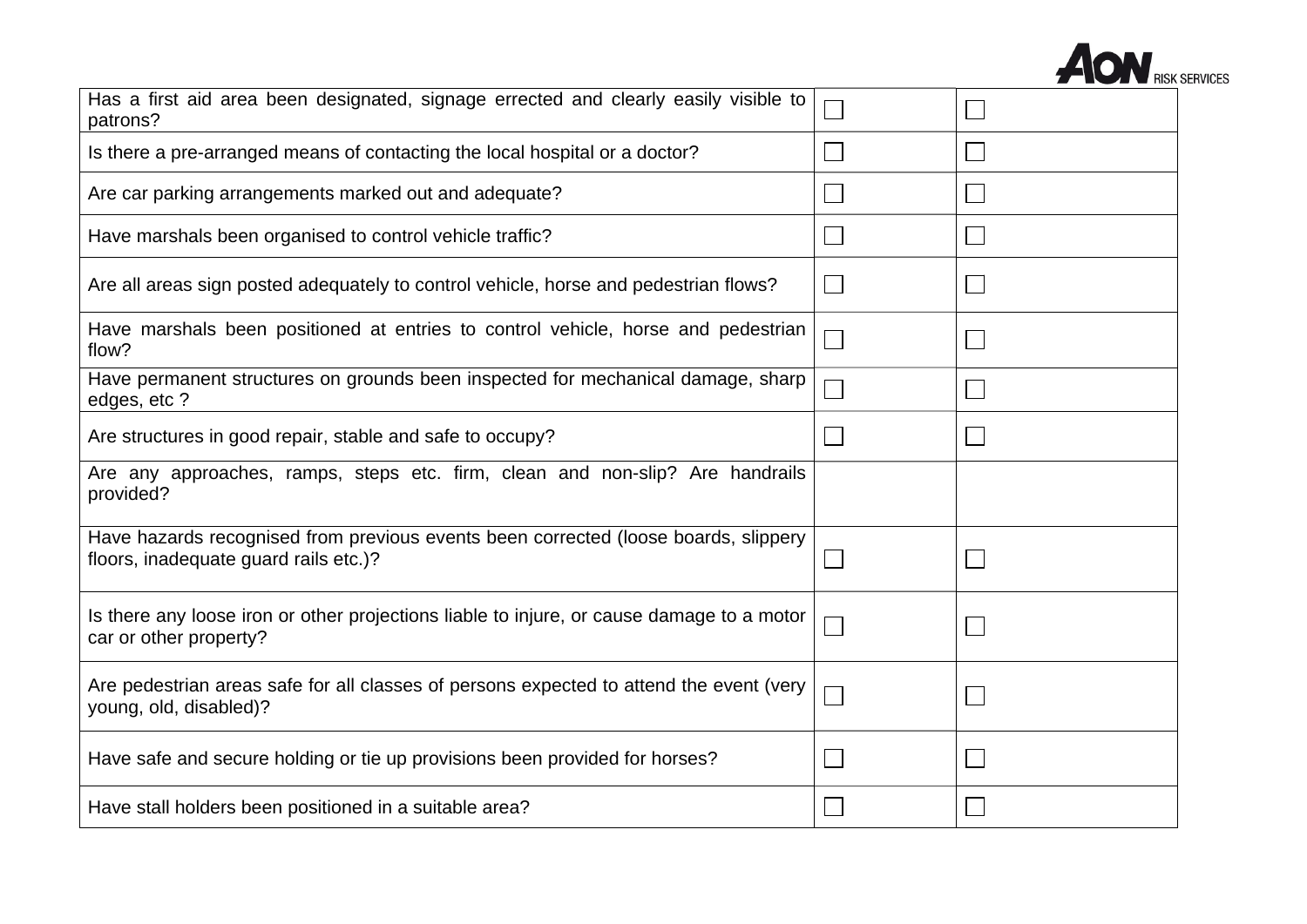

| Has proof of insurance been obtained from all stall holders?                                                                      |  |
|-----------------------------------------------------------------------------------------------------------------------------------|--|
| Have electric power cables, hoses etc. been buried, or arranged overhead to ensure<br>no tripping hazards on the ground?          |  |
| Is any mechanical equipment in safe condition (guards in place etc.)?                                                             |  |
| Have all staff and/or volunteers been briefed on the emergency and/or evacuation<br>procedures?                                   |  |
| Have sufficient rubbish collection points been provided including monitoring collection<br>and replacement?                       |  |
| Have any tents, marques, market umbrellas provided for officials and/or spectators<br>been suitably secured?                      |  |
| Have you implemented a process for incident reporting on the day and do you have a<br>supply of incident report forms?            |  |
| Where overnight camping permitted, have campers been made aware of rules during<br>their stay? i.e. noise, rubbish, campfires etc |  |
| <b>COMPETITION / WARM UP AREAS</b>                                                                                                |  |
| Is the ground surface in good condition and free of obstructions such as holes, rocks,<br>water troughs and other obstructions?   |  |
| Is the fencing appropriate for the activity for the protection of both participants,<br>spectators and other horses?              |  |
| Is the size of the area appropriate for the number of participants? What are the<br>maximum numbers allowed at any one time?      |  |
| If there are jumps or other equipment of any kind, are they in good repair and safe<br>condition?                                 |  |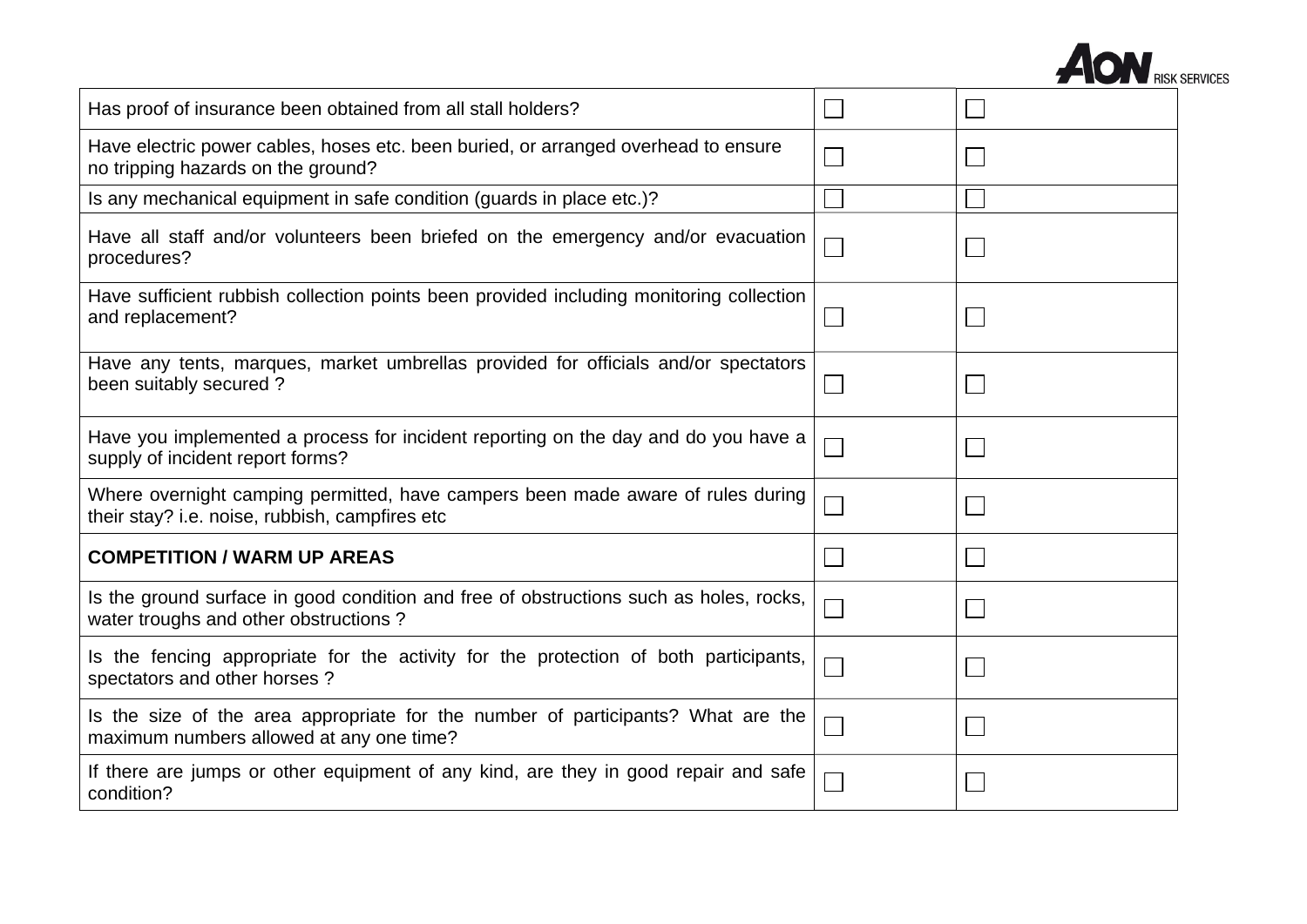

| Have arenas and any warm up areas been positioned to provide safe and adequate<br>distance from spectators and other arenas and/or areas? |  |
|-------------------------------------------------------------------------------------------------------------------------------------------|--|
| Have access areas been positioned a safe distance away from spectators and free<br>from obstructions?                                     |  |
| Is the marshalling and/or practice areas for competitors free from ground obstructions<br>and appropriate for the number of competitors?  |  |
| Is there dedicated safe horse traffic flow areas?                                                                                         |  |
| <b>SPECTATOR AREAS</b>                                                                                                                    |  |
| Is the designated area ground surface free from obstructions as above?                                                                    |  |
| Are all spectator traffic areas clear and safe?                                                                                           |  |
| Are any viewing structures in good condition and well maintained?                                                                         |  |
| Are there barriers between spectators and horses?                                                                                         |  |
| Is there appropriate signage clearly showing spectator areas and restrictions?                                                            |  |
| Are there any barriers or officials preventing access to non removable physical hazards<br>e.g. creeks, dams, structures, trees etc?      |  |
| <b>VEHICLE AREAS</b>                                                                                                                      |  |

 $\mathsf{r}$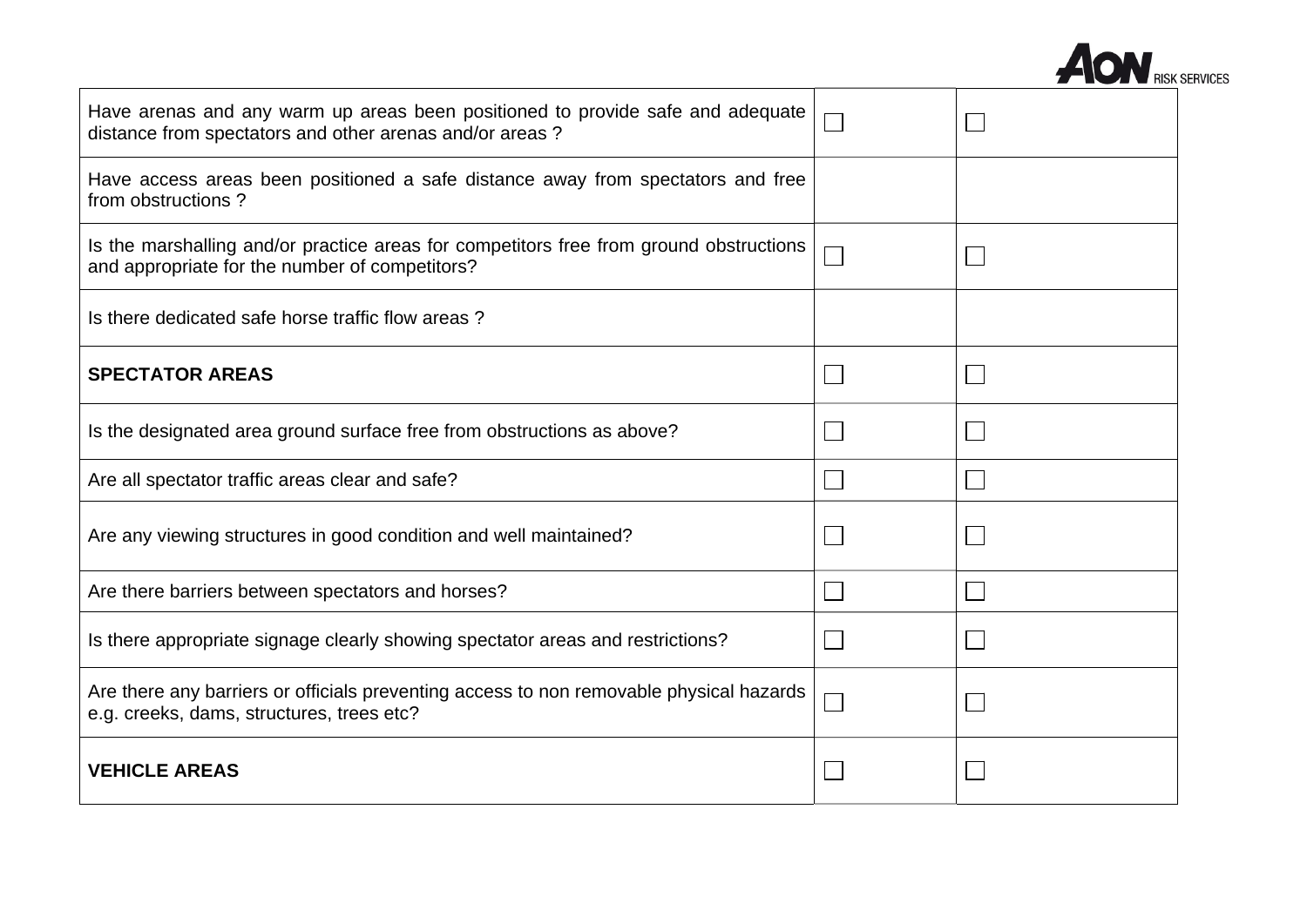

| Is there a designated area for vehicles and is this free from obstructions?                                             |        |  |
|-------------------------------------------------------------------------------------------------------------------------|--------|--|
| Is this area removed from the horse traffic area?                                                                       |        |  |
| Are parking allotments sufficiently separated from spectator areas and footpaths, to<br>avoid congestion and accidents? |        |  |
| Have the traffic marshals been instructed on their authority, speed limit, special parking<br>permits etc.?             |        |  |
| Has float parking been isolated from spectator parking to avoid potential accidents?                                    | $\sim$ |  |
| Have float parking been spaced at a safe distance to allow sufficient room for horse<br>access and/or tie up?           |        |  |
| Is pedestrian access safe?                                                                                              |        |  |
| <b>STABLING AREAS</b>                                                                                                   |        |  |
| Have permanent stabling areas been inspected prior to use to ensure clean and free<br>from obstruction?                 |        |  |
| Has any existing damage been reported and/or fixed prior to use?                                                        |        |  |
| Have all participants been allocated suitable stables?                                                                  |        |  |
|                                                                                                                         |        |  |
| Have all participants been provided and/or explained the rules which apply whilst<br>stabling?                          |        |  |
| Has a Stable Marshall been appointed?                                                                                   |        |  |
| Have adequate arrangements been made for manure and rubbish removal?                                                    |        |  |